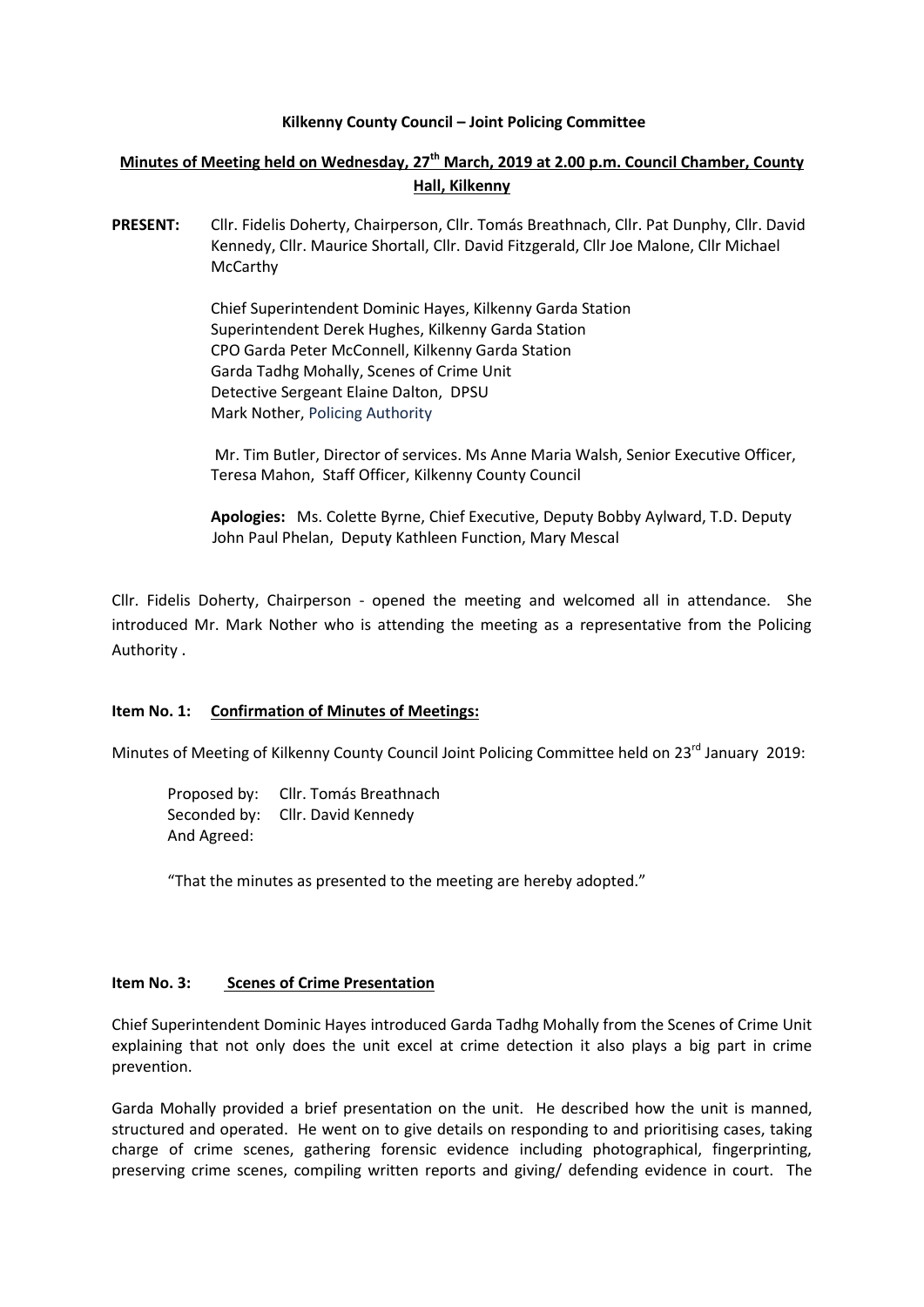types of calls the units attend include burglaries, criminal damage, thefts, sudden death, fire scenes and hit and runs. Garda Mohally explained that during the course of the units work they offer advice and assistance to victims and others about improving security around their property and person. He showed photos on technical examinations of premises, of a vehicle, of a fire scene and what can be determined from each.

He concluded his talk confirming that the unit provides talks to organisations and schools on their work.

Cllr. Doherty and all the Members thanked Garda Mohally for his presentation and raised the following queries/observations:

- Timescale for securing crime scenes.
- The number and location of staff in the unit.
- Possibility of the civilisation of the unit in time.
- Level/type of crime that the unit attends.

Chief Superintendent Hayes and Garda Mohally responded to the Members. Garda Mohally gave a breakdown on the makeup of the unit and explained about the timescale involved in their work. Chief Superintendent Hayes agreed that there were areas within the policing system where civilisation works very well and mentioned the recent achievement of the front of house civilian staff in acquiring the Age Friendly Charter. The Scenes of Crime unit, however he deemed would not be suitable for civilisation as the expertise needed to perform the duties could only be gained through years of practical experience in the Gardai. He explained that the unit attends all burglaries from houses but limited resources prevent the scenes of crime officers attending some minor crimes.

## **Item No. 4: Divisional Protective Services Unit**

Detective Sergeant Elaine Dalton explained that Divisional Protected Service Unit in the Kilkenny/Carlow was launched on the  $4<sup>th</sup>$  March after being piloted in other divisions. The unit is overseen by a Detective Inspector and manned by 2 Detective Sergeants and 10 Detective Gardai and 3 Gardai staff. It is a dedicated unit dealing with the area of rape, human trafficking, sexual offences/assault/abuse, child sexual abuse including on line and historical sexual abuse. The unit will deliver a consistent and professional approach to the investigation of these specialised crime and ensure the relevant support information is provided to victims including links to external services provided by other agencies e.g. Tusla.

Cllr. Doherty thanked Detective Sergeant Dalton for her presentation and asked if she could return to the Committee next year with an update on the unit. All the Members thanked Detective Sergeant Dalton for her presentation and raised the following queries/observations:

- Regarding the opening times and manning of the unit.
- If the unit is unique to Kilkenny or replicated country wide.
- Number of victims that might present?
- Is the unit the first port of call or are victims referred to the unit?
- Is the units location suitable for domestic assaults because of its visibility?
- Is there a specific confidential phone line in operation for victims?
- How is the unit advertised, website, social media, talks to TY students?

Chief Superintendent Hayes and Detective Sergeant Dalton responded to the Members. They explained that there are 10 guards working shifts in the unit ensuring cover at all times. The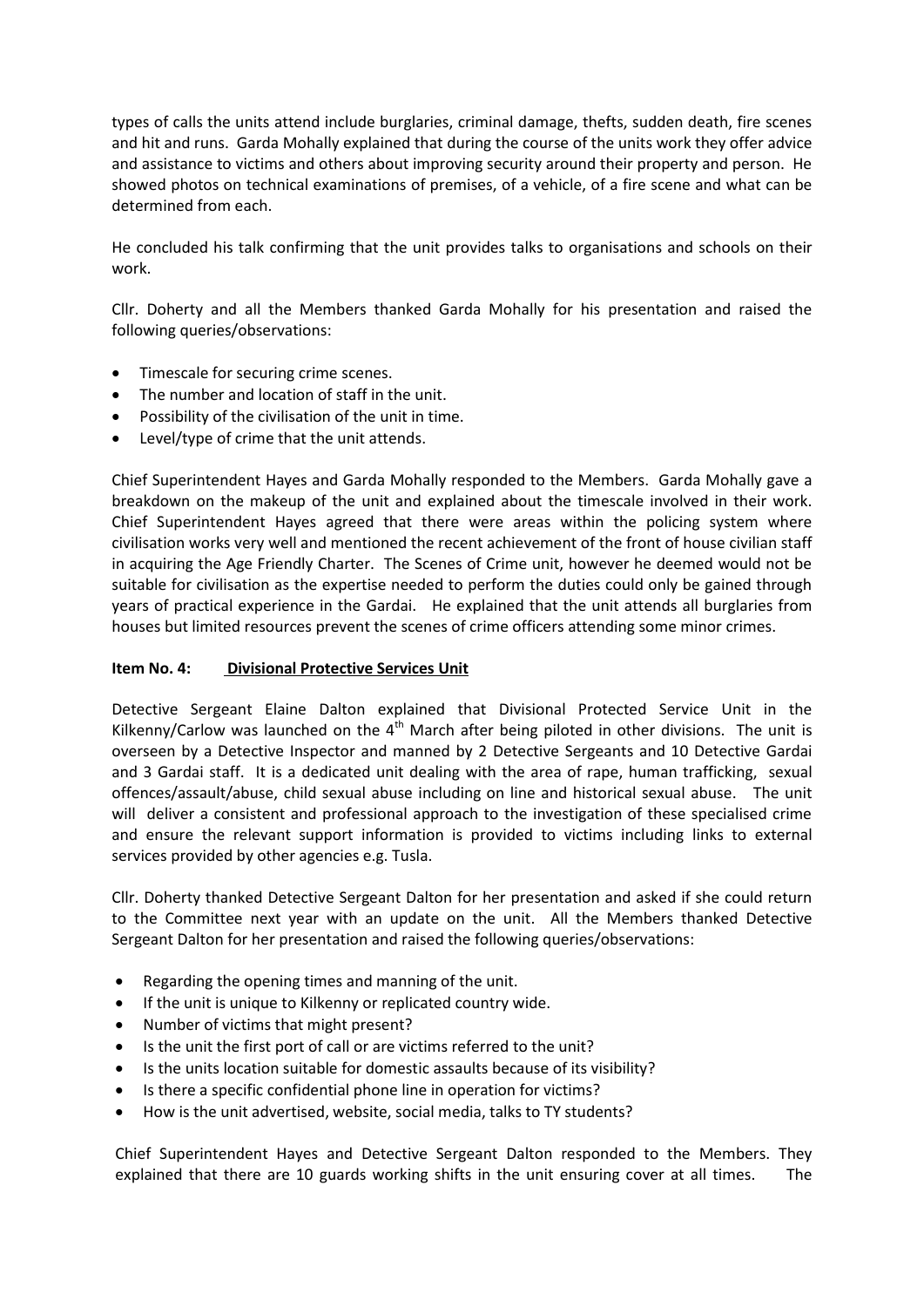service units have been rolled out in other parts of the Country over the last year. The unit will deal with a large number of victims/crimes on an ongoing basis with people either presenting to the unit or been referred through the main front desk in the station. There is no specific confidential phone line but all calls to the Garda station are dealt with in a confidential manner. They agreed that the unit should be highlighted more for the public's attention.

## **Item No. 2: Operation Sweeper**

Superintendent Derek Hughes referred to the previous JPC meeting in which he had highlighted the reduction in crime across all areas in Kilkenny including a 20% reduction of assaults in the City area over the last year. These reductions can be attributed directly to the city safe initiative and the support of the public. There are however, he explained, always been a core group of juveniles who travel on bicycles into the centre of the City and engage in low level public order offences. In recent times this has escalated to assaults, robberies and thefts from vehicles. The high visibility of the guards is not working in apprehending these youths and a more covert approach is been introduced to try address this problem.

Superintendent Hughes provided information on the new initiative Operation Sweeper which is going to start in the coming weeks. The operation will consist of 2 sergeants working alongside 10 trained garda bicycle riders targeting these small number of youths. Each garda will be assigned one adolescence to manage with the hoped outcome of rehabilitation.

Cllr. Doherty and all the Members praised the gardai for their proactive approach in setting up this initiative and raised the following queries/observations:

- That there is a group of teenagers in the city who are intimidating other teenagers to hand over their money.
- That teenagers should be encouraged to report if they are victims of crime and not to be embarrassed.
- What are the number of youths involved in this type of crime and antisocial behaviour?
- What Community Service is available to these young offenders?
- What length of time will the operation run for?
- Could ASBO's be used in these cases?
- The responsibility of the parents of these young offenders.

Superintendent Hughes and Mr. Tim Butler responded to members. Superintendent Hughes clarified that the Gardai were aware of the intimidation to teenagers in the City and are keeping a close eye around the underage Balls. He explained that there are only a small number of youths involved in what he described as out and out thuggary and the means of exclusion zones and ASBOs is not enough to address their behaviour. They will be apprehend and prosecuted but it is hoped that their appointed garda along with the Community Service Liaison Officer can help steer them in a different path and show them another way. The operation will be ongoing and a report will be given to the next JPC on its progress. Mr. Butler explained that the Council does not have the capacity to handle young offenders for rehabilitation. They could allow the use of the public parks for community service but it would have to be administered and operated by the Court Services. He confirmed that the Council were having discussions with the Garda Youth Programme around the possibility of some of the youths on this project becoming part of the Councils summer works programme**.**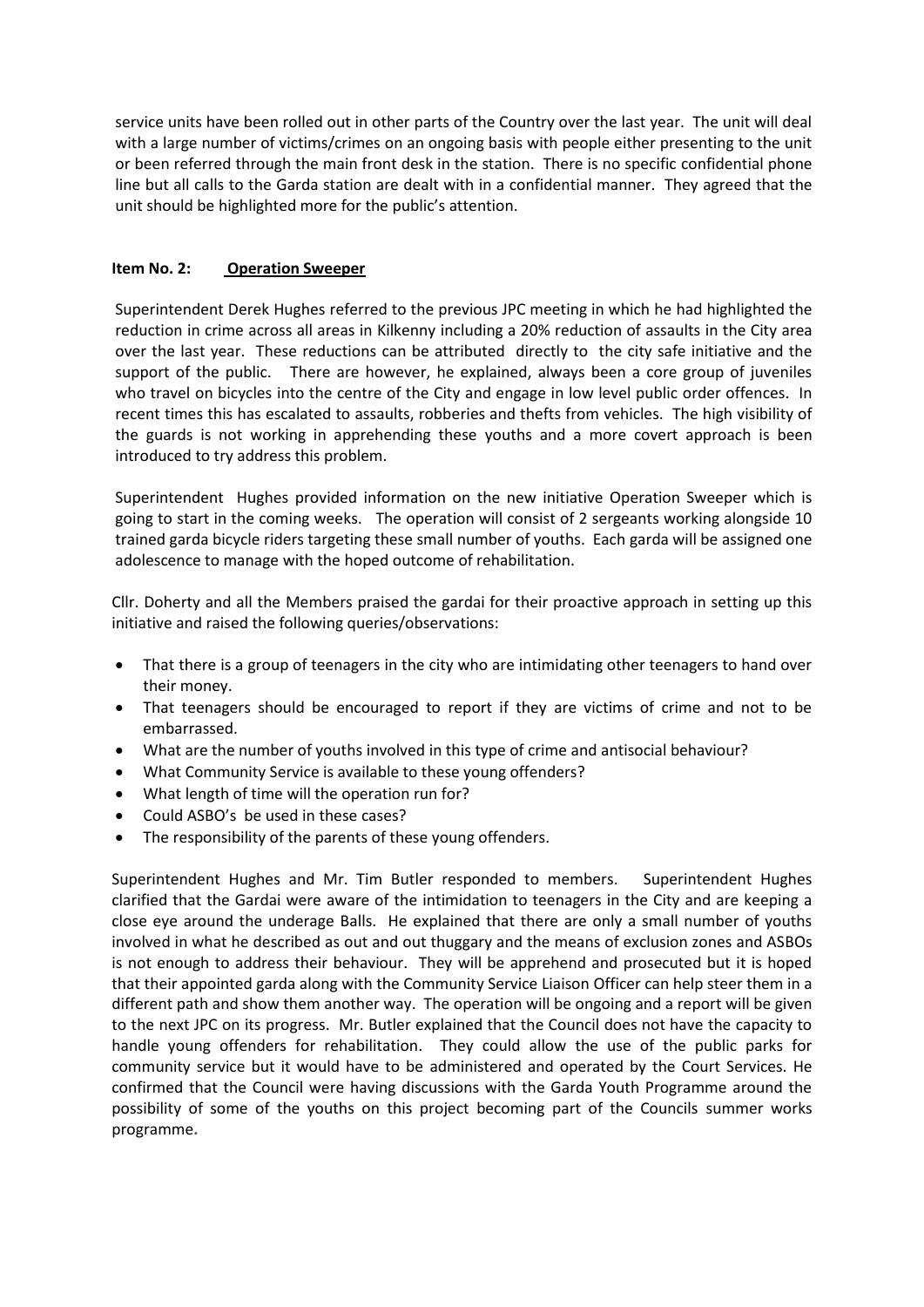## **Item No. 5:** New Divisional Policing Model

Chief Superintendent Dominic Hayes provided details on the proposed new Divisional Policing Model. He explained that the current district model of policing will be replaced with a divisional model where responsibilities will be allocated on a functional rather than geographical basis. This divisional model of policing would see Superintendents assigned responsibilities on the basis of functions. Each divisional hub will have a management team comprising the Chief Superintendent and Superintendents with business supports including Finance and HR provided by civilian staff with appropriate experience. In the case of the Kilkenny/ Carlow policing district the new divisional model will see at least one other district e.g. Tipperary or Waterford coming under the same divisional area. Not only will this have staffing implications it also seems to be moving away from the current community policing style towards a more centralised form of policing. The current situation where local Gardai dealing with local matters, as close to the ground as possible, will be replaced by Garda managers in charge of road traffic, or human resources or finances for many or all of the districts within that division.

Cllr Fidelis Doherty vacated the Chair for a short period and Cllr Pat Dunphy took her place.

Members expressed their disappointment in relation to this new divisional model and all agreed that the current community based district policing system with new support units such as the Divisional Protective Services Unit were working extremely well. The district has the biggest number of text alert areas in the Country along with some of the lowest crime rates and any change to the current set up could have a detrimental effect.

Cllr Doherty returned to the chair.

It was proposed by Cllr . Maurice Shortall seconded by Cllr. David Kennedy

And Agreed by all:

"that a letter will be sent to Drew Harris Garda Commissioner from the JPC, to express the disappointment and great concerns over the proposed new Divisional Policing Model".

## **Item No. 6: Any Other Business**

The following matters were raised under any other business;

• Urlingford & Graine Community Alert CLG application for grant aid for a community CCTV system due to be submitted to the Department of Justice & Equality.

It was proposed by Cllr . Maurice Shortall seconded by Cllr. David Fitzgerald

And Agreed by all:

"to agreed in principle to approve the application for Community CCTV system in Urlingford".